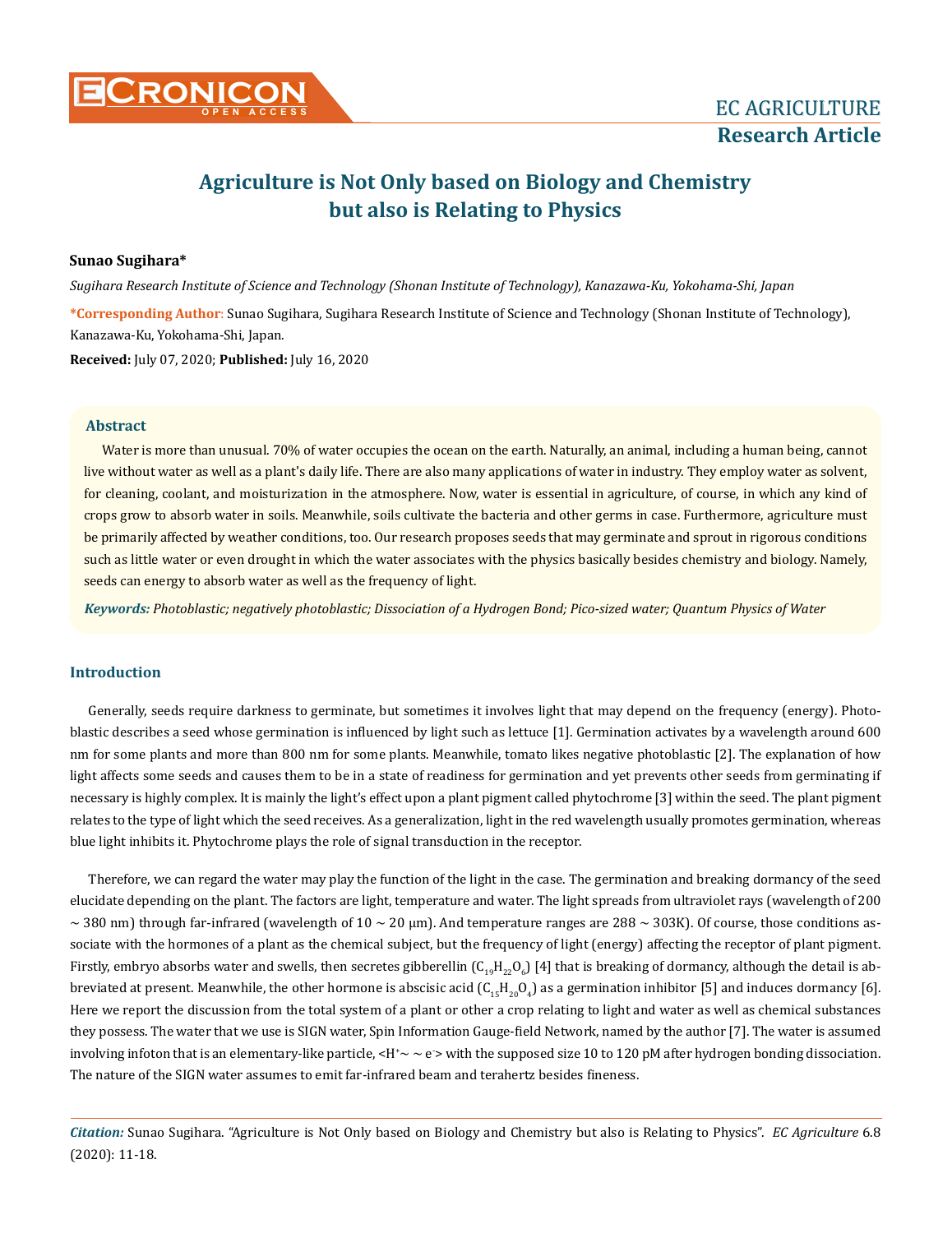## **Experimental Methods**

The SIGN water containing infoton generates with pressurization more than 100MPa which starting material is a tap water without any additive. We cannot observe the infoton under even an electron microscope, although it exists stably at room temperature and atmosphere. We define infoton with Fourier Transfer-Infrared spectroscopy (FT/IR-6000, JASCO) and nuclear magnetic resonance spectrometer (R-90H, NMR-Hitachi Co. Ltd.). Radiation is measured by a high-purity germanium detector (HPGE; GC 3019, Canberra Industry Inc.) and Geiger-Müller counter (GAMMA-SCOUT GmbH and Co. KG).

The method of comparison between usual water and SIGN water is the usage of water itself directly. The technique provides for culturing mushrooms; one log using waste pieces of wood activated with SIGN water, then seed fungus are planted. And normal (control one) is used with tap water. Another technique for the bags of coffee is compared with the weak energy emission from SIGN water (supposed far-IR and terahertz). One bag puts on tap water at a distance of 10cm and another one on SIGN water.

### **Results and Discussion**

### **Fineness of water and it's effect**

First of all, any plant possesses aquaporin protein [8] three times than animal does, and only water can go through the protein as well known. The fineness of SIGN water is illustrated in figure 1 to show how it functions in a plant later.



*Figure 1: Double cone shape is an aquaporin protein, and the narrowest part is 140 pM.*

During normal water (more size than 200 pM) comes the aquaporin, the inside pressure calculates 0.8Mpa. Meanwhile, the infoton <H+ ~e- > (less size than 100 pM) in the water dissociated hydrogen bonds may easily pass. Usually, capillary action in a plant works against gravity force and travels up to vessel except for fern plant and gymnosperm.

We can take α-helix structure to coil of the RLC circuit (Figure 2) in a general electronic device such as the following equation; U; energy (Joule), L: inductance of a coil (definite value corresponding to a material of coil) and i indicates electric current.

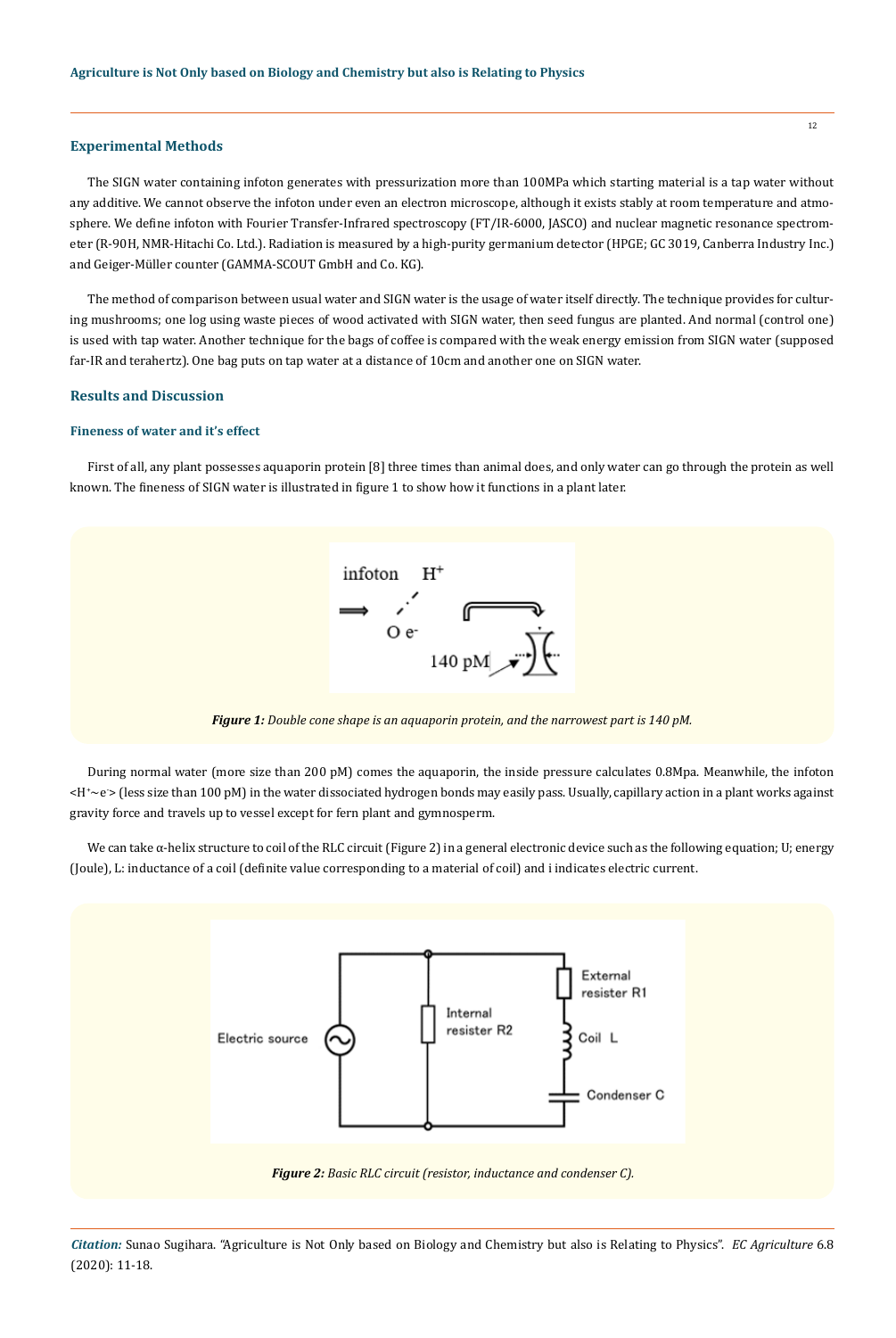$$
U = \frac{1}{2} L i^2 \text{ (Joule)} \quad (1)
$$

In the circuit, condenser C corresponds to the skin in a body and surface tissues in a plant that contains water preserving semiconducting characteristics similarly. Thus, the coil works for a generation of energy when the organs possess a helix structure and "tube", i.e. energy is generally stored in the magnetic field of a coil, likened to acupuncture points ("tsubo" in Japanese) in the human body.

We discuss the functions and effectiveness of the energy to other substance. Figure 3 shows the microstructures of coffee powder.



*Figure 3: SEM photographs of microstructures of coffee powder; upper two; normal powder and lower two; activated powder.* 

The bags of the coffee powder are maintained at a distance of approximately 10 cm just over water for a couple of days. Far-infrared through THz emission from SIGN water may affect the air in the pore and on the powder, and nitrogen can be activated resulting in powder fineness in the appearance and better dripping in the activated powder with milder taste of the dripped coffee than normal.

There are some examples of effects relating to germination and growth due to the fineness of SIGN water. Before that, the abscisic acid, gibberellin and auxin are described in figure 4.



*Figure 4: Two kinds of hormones relating to a plant-germination, and auxin for growth.*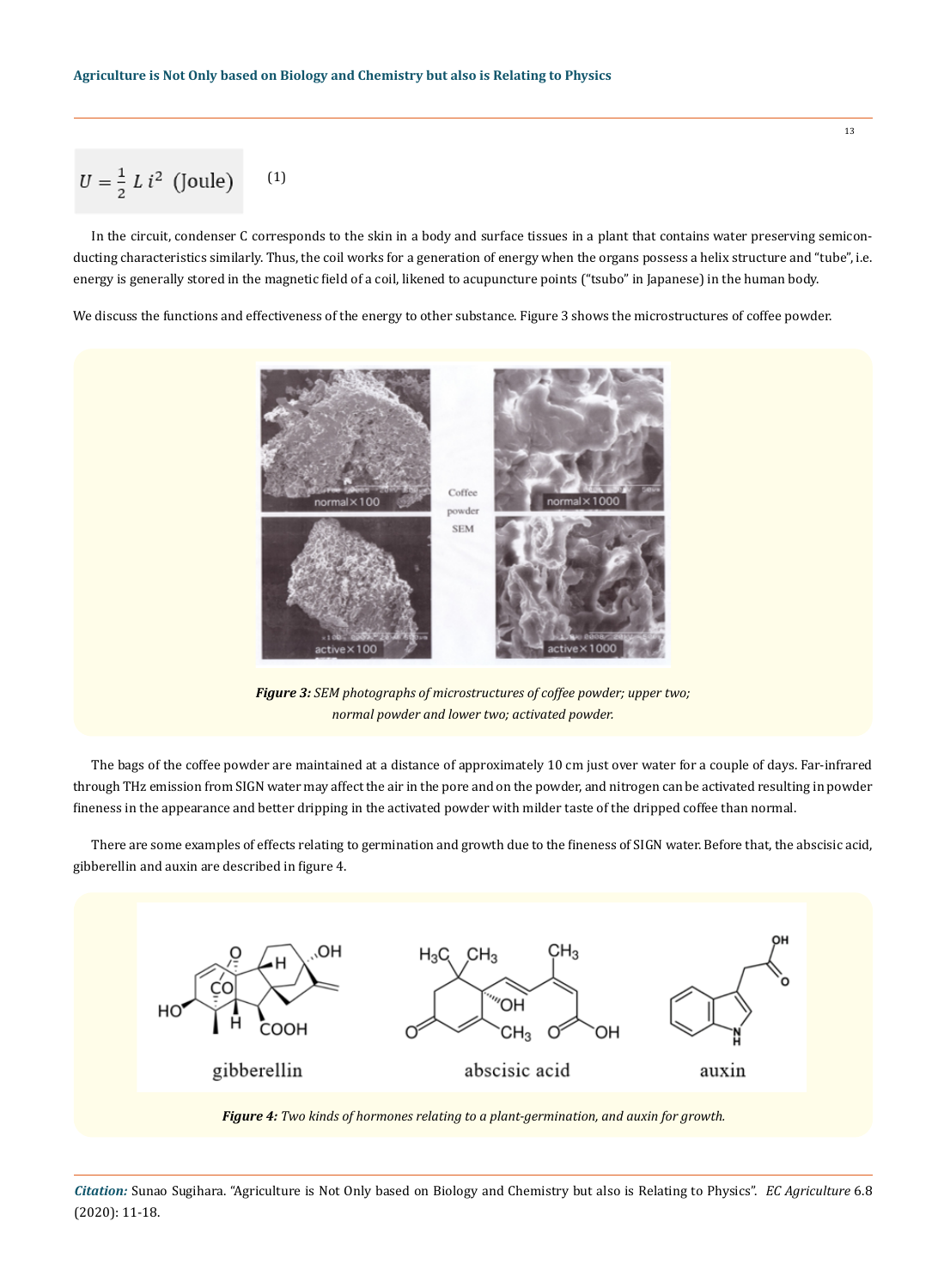14

Now that phytochromes also can sense light, and cause the plant to grow towards the light, this is called phototropism [9]. At the same time, we have to discuss the mechanisms relating to the frequency of the light (i.e. energy) and to absorbing water to vessel from the soil in physics. Roots come up in the grounds where the water can incorporate with an osmotic pressure through the capillary action. The osmotic pressure is  $0.1 \sim 0.2$  MPa ( $\sim$ 1 atmosphere) around the roots. Furthermore, auxin is a hormone to promote the growth of a plant; i.e. play a cardinal role in the coordination of many growths and behavioural processes in plant life cycles.

How does light affect the germination of seeds? Before that, it is better to figure out the molecular formulas of gibberellin and abscisic acid to the styles as follows. Because it may help to regard the mechanisms the functions of the substances in terms of physical points and a whole system relating to the light of solar in a crop, not only chemical and biology; namely,  $C(CH)_7CH_3)_4(C=0)_2(COOH)$  and  $C_7(CH_3_3(CH)_{\bar 3}(CH_3)_{\bar 3}(COH)$  and  $C_7(CH_3_3(CH)_{\bar 3}(CH_3)_{\bar 3}(COH)$  $_2$ )<sub>2</sub>(CH<sub>3</sub>)<sub>4</sub>(C=O)<sub>2</sub>(OH)<sub>2</sub>(COOH) for abscisic acid and gibberellin, respectively.

Here is a protein associating with a light-receptor just shown in figure 5. The effect on the receptor of light that any plant possesses will be discussed later.



*Figure 5: α-helix structure of a reserve protein in endosperm; The bond of C=O of No. i group forms hydrogen bonding with N-H in No.i+4 group. Cα; α carbon.*

### **Germination and growth-Osmotic pressure, capillary action and pressure going via aquaporin protein as a total system**

It is crucial to make seeds take into the water from soils. And seeds must overcome the potential which consists of matrix potential (surface tension between soil's surface and water), osmotic potential (formulated in van 't Hoff equation as below) and pressure potential in xylem (generated by absorption of water from outside). Thus, water moves soil to leaves against gravity force.

van 't Hoff equation:

$$
\Psi_\pi=-MiRT\quad \ \ \, {\rm (2)}
$$

The gibberellin moves from embryo to aleurone layer in seeds, and then the reserve protein dissociates. The nitrogen atom of the N-H bond in figure 5 seems to be activated with infoton <H\*~e`> easily because the smallest bonding energy (3.9eV) among other bonds such as C-H (4.3 eV), O-H (4.6 eV) and C=O (8.3 eV) in order of the lower energy.

There are some examples of effects relating to germination and growth due to the fineness of SIGN water. Germination of a plant is a complex process depending on organs, but an essential substance is water and we have to consider physics for it's absorbing mechanism.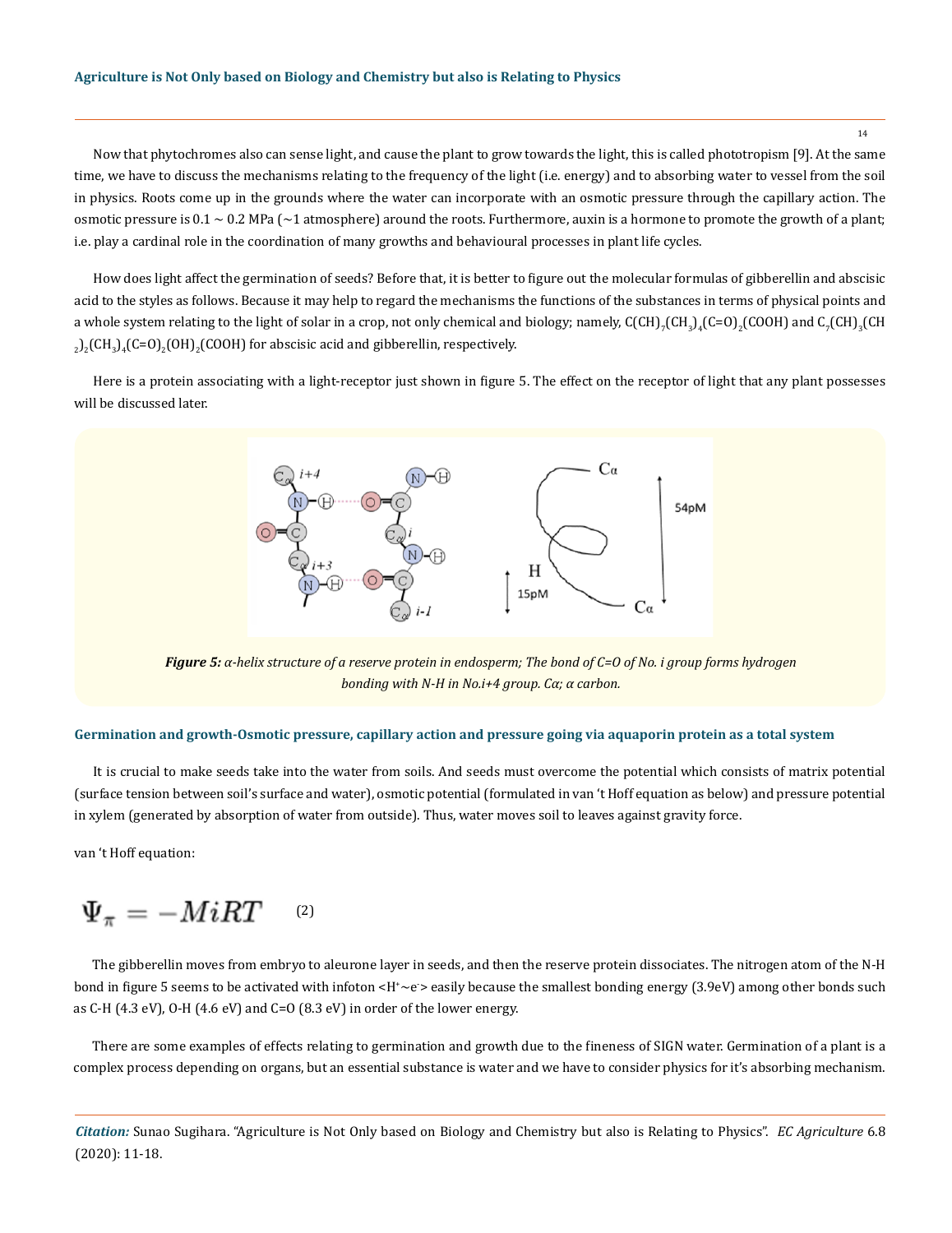Any embryo absorbs water due to osmotic pressure first as discussed previously. The pico-sized water is beneficial to be absorbed rather than usual water for the purpose as well as nutrients are apt to contain much solving in fineness water.



*Figure 6: Soybean sprout after nine days cultivated; left, with SIGN water and right; with tap water.*

We discuss the growth of flower along with the difference between usual water and SIGN water [10,11].

Many plants native to temperate zones depend on seasonal temperature changes to set the stage for growth, although we do not refer to the temperature in this paper.

# **Light-visible sunlight to radioactive radiation**

Some seed does not sprout without light. The light promotes germination with the wavelength of 650 to 680 nm but is suppressed with the wavelength of near-infrared around 740 nm usually. The light-sensing is controlled by the phytochrome of one of hormones as discussed below [12]. The usual ratio of far-red light to red lightR/FR) is approximately1.15 in the sunlight outside. When plants block the sun, the rate downs 0.1 - 0.4, a light germinating seed detects the difference resulting in an appropriate circumstance for the growth.

 Until seeds encounter specific sets of germination triggers, they remain dormant. For many agriculturally essential plants, germination depends on moisture, temperature, oxygen and light. We focus on the sunlight here. Photo-dormant plants use degrees of light or darkness to determine the best time and location for growth. Tiny tobacco seeds, for example, don't sprout in darkness, so growers spread them on the surface of moist seed flats under controlled lighting [13].

Phytochromes are one of pigment-protein and a class of photoreceptor to detect red and far-red region. Recent advances have suggested that phytochromes also act as temperature sensors [14]. They regulate the germination of seeds (photoblasty), the synthesis of chlorophyll and the elongation of seedings. Phytochromes consist of a protein, covalently linked to a light-sensing bilin (one of biological pigments). Furthermore, the pigment-protein functions the network of a diatom photosystem II-light-harvesting antenna. Such as astaxanthin  $C_{40}H_{52}O_{4}$ , although we do not refer to it more.

Figure 7 indicates that the onion can take roots in the water, and there are more in the SIGN water which means better absorbance of water due to pico-sized particle of infoton.



*Figure 7: Growth of onion's roots in the non-light box at room temperature for two weeks. upper; in SIGN water, lower; in tap water.*

*Citation:* Sunao Sugihara. "Agriculture is Not Only based on Biology and Chemistry but also is Relating to Physics". *EC Agriculture* 6.8 (2020): 11-18.

15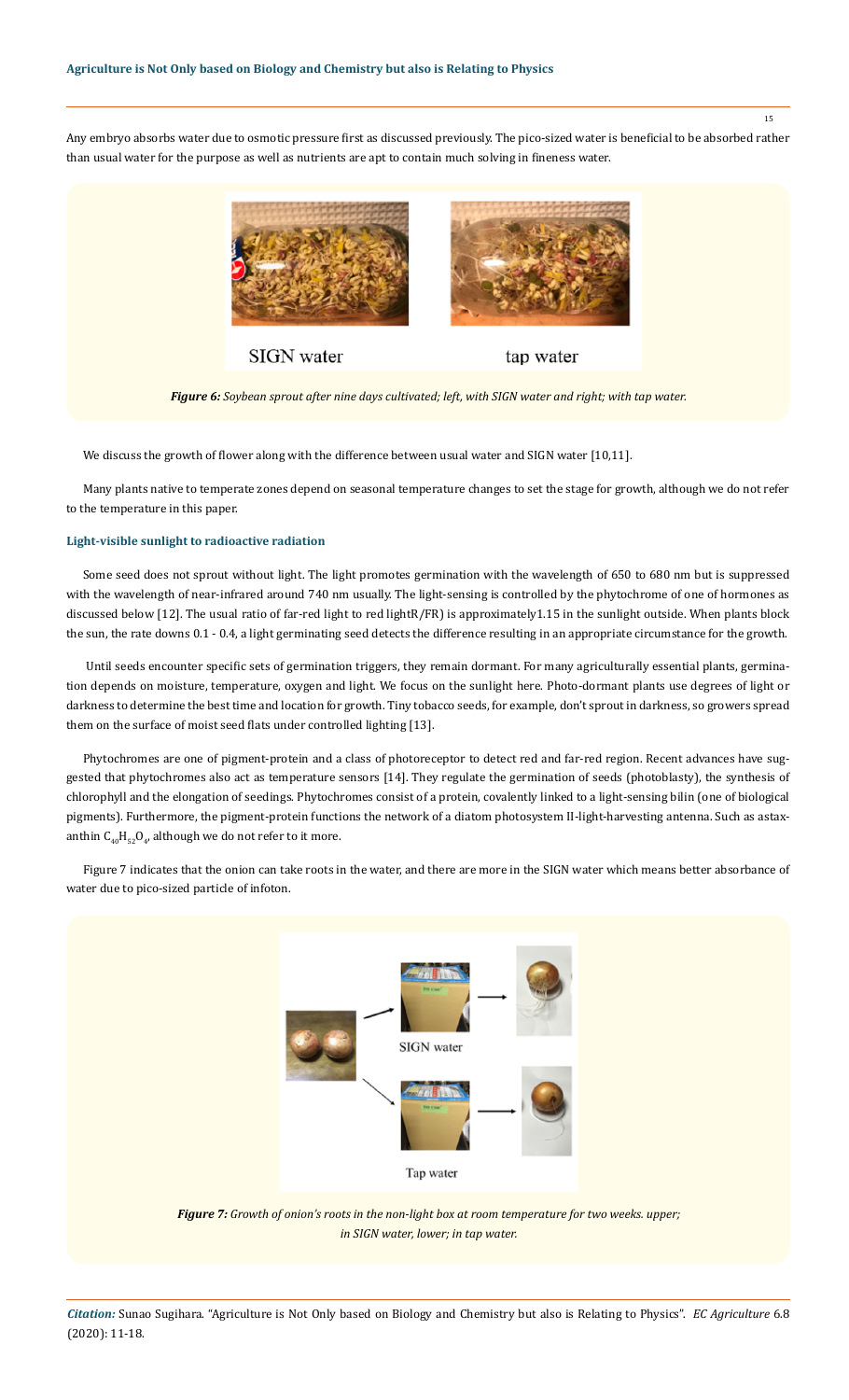An onion is a light inhibited seed, therefor an onion in tap water is supposed to grow more. However, an onion in SIGN water appeared more roots due to the function of far infrared and terahertz rather.

#### **Take away radiation affect-another energy of light**

Mycelium is the part of a fungus or fungus-like bacterial colony, consisting of hyphae.

In cellular biology, there is an active transport which movement is against the concentration gradient through a cell membrane. An active transport is processed using cellular energy to achieve this movement by adenosine triphosphate (ATP) and an electrochemical gradient.

In fact, this energy is supposed that proton and electron (i.e. infoton) cause with ATP which is similar to radiation reduction of purple non-sulfur bacteria.

As shown in figure 8, it is interesting why the mushrooms do not indicate radioactivity. We will discuss this point in the following. The <sup>134</sup>cesium and 137cesium contribute to radiation in the mushroom's case mostly. The cause of radiation reduction is similar to the results that the purple non-sulfur bacteria changed radioactive cesium to stable-element barium [15]. Namely, the bacteria may produce proton and electron from -OH radical by anabolic reaction. The anabolic reaction is one of the carbohydrate metabolisms from glucose-1-phosphate of the product due to decomposition of glycogen. We also previously reported the radiation reduction based on the β-decay of cesium. The example is a neutron-decay in a nucleus as follows:

 $n\rightarrow p$  +e + anti-v (  $p$  + e = A + A<sub><cs></sub> = A<sub><cs></sub> + A<sub>Ba</sub>) ---- in consideration that neutron mass is close to that of infoton, i.e. <H<sup>+</sup>  $\sim$  e>------

 $137Cs + (\simeq n) \rightarrow 138Ba + e + v.$ 

In the case of proton-decay:

 $p \rightarrow n + e^{+} + v (A + A_{\text{cS}} = A + A_{\text{Ba}})$ 

 $137Cs + \rightarrow n \left( \simeq H^* \sim e \right) + 137Ba + e^* + v.$ 



*Figure 8: Radiation reduction for mushrooms on a log processed with SIGN water as compared with tap water.*

*Citation:* Sunao Sugihara. "Agriculture is Not Only based on Biology and Chemistry but also is Relating to Physics". *EC Agriculture* 6.8 (2020): 11-18.

16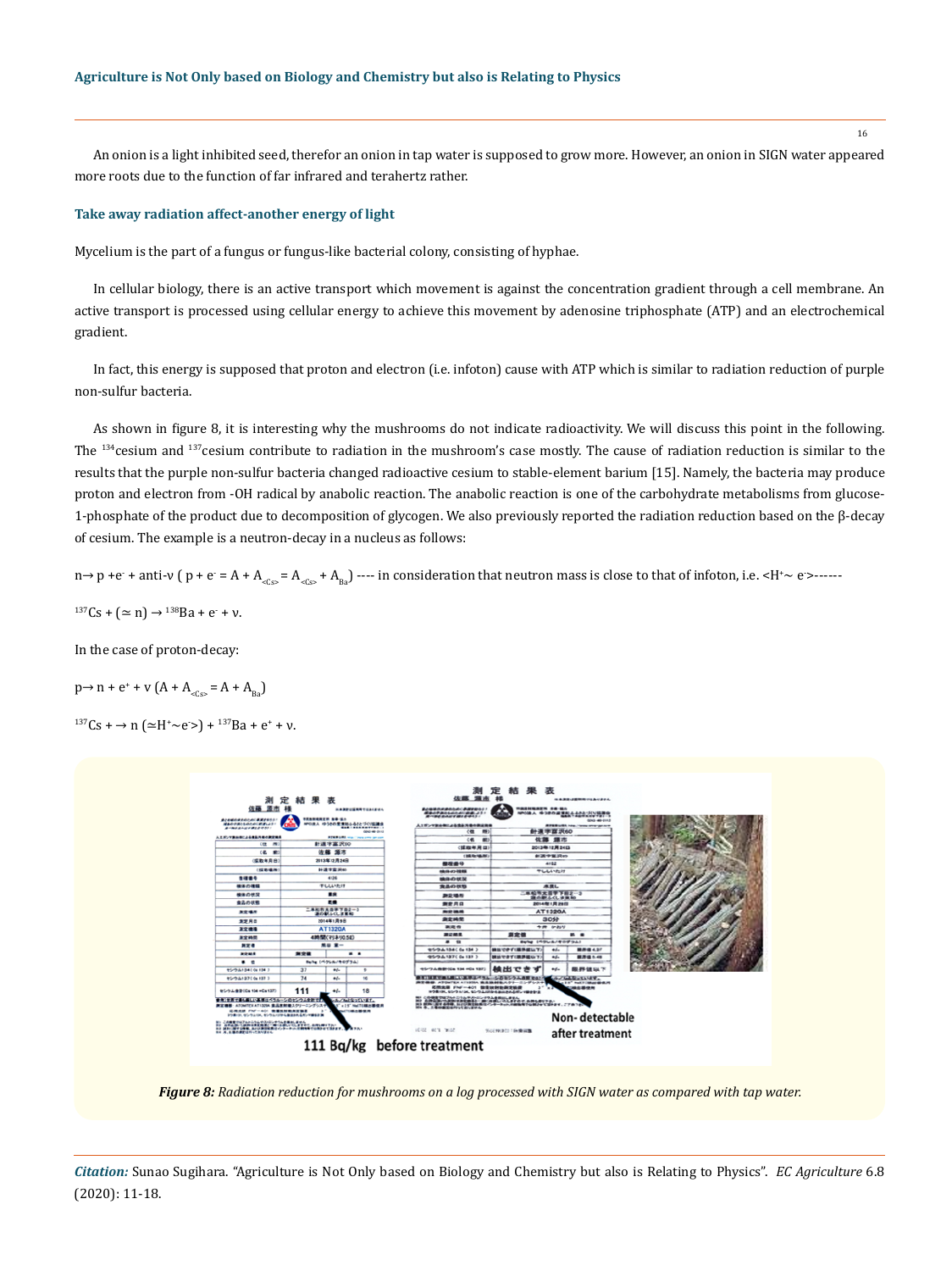#### **Conclusion**

The fineness of SIGN was discussed for playing the role to a plant (from absorption by seed to go up to leave) resulting in easier movement of the water in the system. The system itself is also discussed in an analogical way to the electric circuit of an electronic device in terms of energy storage of the light-receptor in a plant and seed. Furthermore, it was introduced that SIGN water itself emits far-infrared and terahertz, and functions in stead of sunlight in a certain case. Finally, we also discussed radiation of one of electromagnetic waves in consideration of radioactive reduction by mushroom.

# **Acknowledgement**

We express the thankfulness to farmer and Senator G. Satoh and Y. Nagasaka for experiments of mushrooms. I also express my gratitude for help to the mcm Co. Ltd., in Osaka for the coffee powder experiments.

### **Conflict of Interest**

There is no conflict of interest.

### **Bibliography**

- 1. Ryuichi Yasugi., *et al.* "Dictionary of biology". 4th edition, Iwanami Publishing Co. Ltd (1996).
- 2. L Tates and E Seiger. "Plant Physiology". 3<sup>rd</sup> edition. translated by K. Nishitani and K.Shimazaki, Baihookan Publishing Co. Ltd (2004).
- 3. [JGC Small and Y Gutterman. "A cmparison of thermo- and skotodormancy in seeds of Lactuca serriola in terms of induction, allevia](https://link.springer.com/article/10.1007/BF00024569)[tion, respiration, ethylene and protein synthesis: Seed dormancy and germination".](https://link.springer.com/article/10.1007/BF00024569) *Plant Growth Regulation* (Springer) 11.3 (1992): [301-310.](https://link.springer.com/article/10.1007/BF00024569)
- 4. Xiong Pi., *et al.* ["The pigment-protein network of a diatom photosystem II–light-harvesting antenna supercomplex". Science 365.6452](https://science.sciencemag.org/content/365/6452/eaax4406/tab-article-info)  [\(2019\): eaax4406.](https://science.sciencemag.org/content/365/6452/eaax4406/tab-article-info)
- 5. [Yabuta T and Sumiki Y. "On the crystal of gibberellin, a substance to promote plant growth".](https://www.semanticscholar.org/paper/On-the-crystal-of-gibberellin%2C-a-substance-to-plant-Yabuta/6fb62950b54a90c94a79a380abc8e35edffeb37c) *Journal of the Agricultural Chemical Society of Japan* [14 \(1938\): 1526.](https://www.semanticscholar.org/paper/On-the-crystal-of-gibberellin%2C-a-substance-to-plant-Yabuta/6fb62950b54a90c94a79a380abc8e35edffeb37c)
- 6. Takahashi N., *et al.* ["Biochemical Studies on "Bakanae" Fungus". Part XXXIV. Isolation of Gibberellins and Their Properties Isolation of](https://www.tandfonline.com/doi/abs/10.1080/03758397.1955.10856832)  gibberellins and their properties". *[Bulletin of the Agricultural Chemical Society of Japan](https://www.tandfonline.com/doi/abs/10.1080/03758397.1955.10856832)* 19.4 (1955): 267-277.
- 7. [Sugihara S. "Faster Disintegration of Radioactive Substances using Energy of Specially-Processed Water and Theoretical Prediction of](http://www.ijcrar.com/vol-3-8/Sunao%20Sugihara.pdf)  a Half-Life of Radionuclide". *[International Journal of Current Research and Academic Review](http://www.ijcrar.com/vol-3-8/Sunao%20Sugihara.pdf)* 3 (2015): 196-207.
- 8. [R Tsenkova. "Aquapohtomics: dynamic spectroscopy of aqueous and biological 247 systems describes peculiarities of water".](https://www.osapublishing.org/jnirs/abstract.cfm?uri=jnirs-17-6-303) *Journal [of Near Infrared Spectroscopy](https://www.osapublishing.org/jnirs/abstract.cfm?uri=jnirs-17-6-303)* 17.248 (2009): 303-314.
- 9. [Halliday Karen J and Davis Seth J. "Light-sensing phytochromes feel the heat".](https://science.sciencemag.org/content/354/6314/832) *Science* 354.6314 (2016): 832833.
- 10. [Sunao Sugihara. "Functions on the Plants and Seeds with the Weak Energy of Water after Dissociating Hydrogen Bond".](https://www.ecronicon.com/ecag/functions-on-the-plants-and-seeds-with-the-weak-energy-of-water-after-dissociating-hydrogen-bond.php) *Ec Agriculture Research* [6.1 \(2020\): 01-08.](https://www.ecronicon.com/ecag/functions-on-the-plants-and-seeds-with-the-weak-energy-of-water-after-dissociating-hydrogen-bond.php)
- 11. [Sunao Sugihara. "The Effect of Weak Energy of the Water on Plant Growths, Germination and Photosynthesis".](https://www.ecronicon.com/rco19/pdf/ECAG-01-RCO-03.pdf) *EC Agriculture* 01 [\(2019\): 05-07.](https://www.ecronicon.com/rco19/pdf/ECAG-01-RCO-03.pdf)